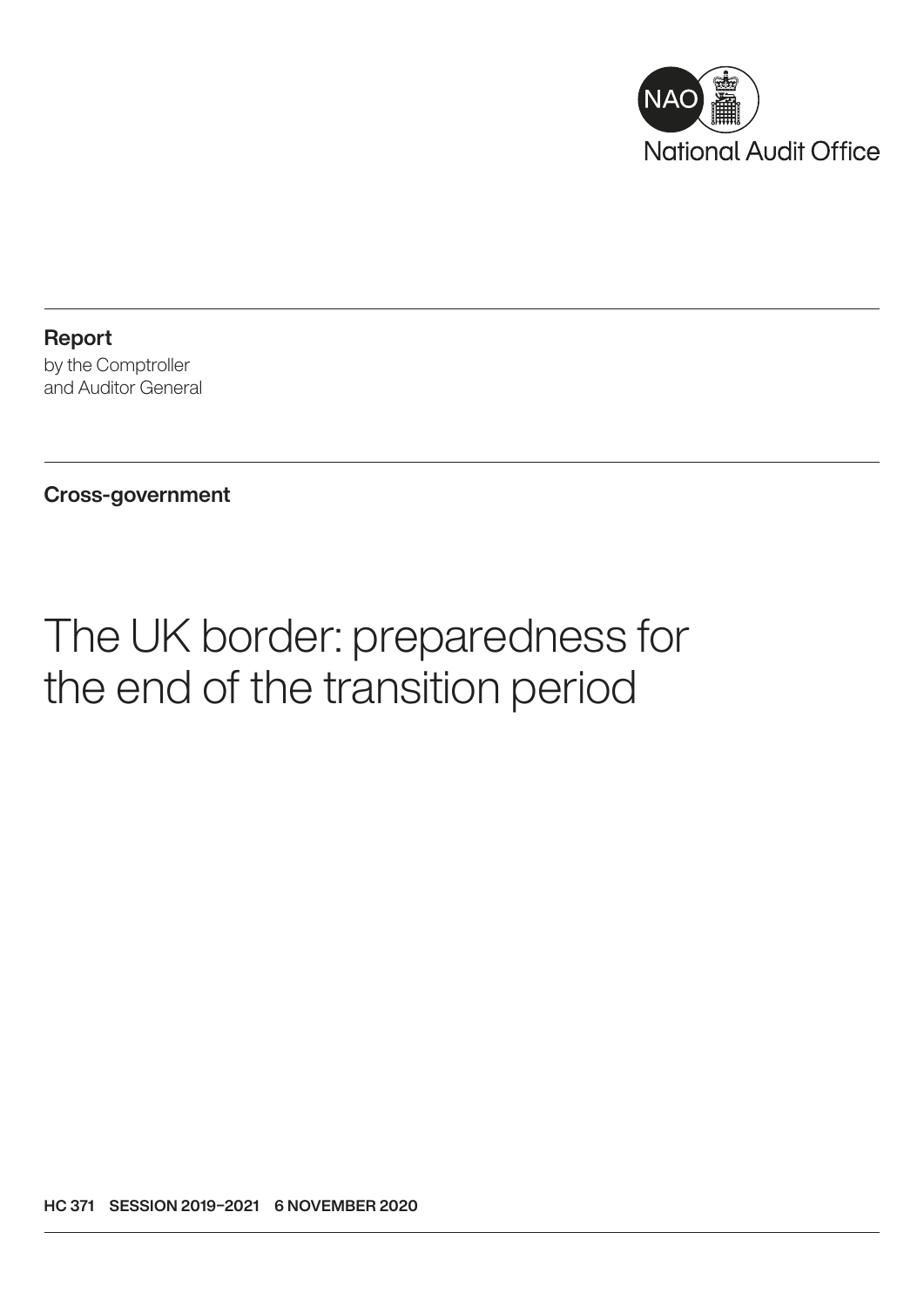## Key facts

# 270m

## 40% to 70%

HM Revenue & Customs (HMRC) estimate of the annual number of customs declarations it may be necessary to process from 2021, compared with current volumes of 55 million

proportion of laden lorries travelling to the EU that will not be ready for EU customs requirements, under the government's reasonable worst-case scenario

## £1.41bn

funding announced by government during 2020 to fund new border infrastructure and systems and wider support for the border industry

- 219.5 million tonnes of freight that crossed the border between the UK and the rest of the EU in 2019, not including an unknown amount that crossed the border between Northern Ireland (NI) and Ireland
- 7,000 maximum number of lorries that may need to queue at the short Channel crossings under government's reasonable worst-case scenario
- 60% to 80% percentage of normal flow of lorries at the short Channel crossings in the weeks following the end of the transition period, under the government's reasonable worst-case scenario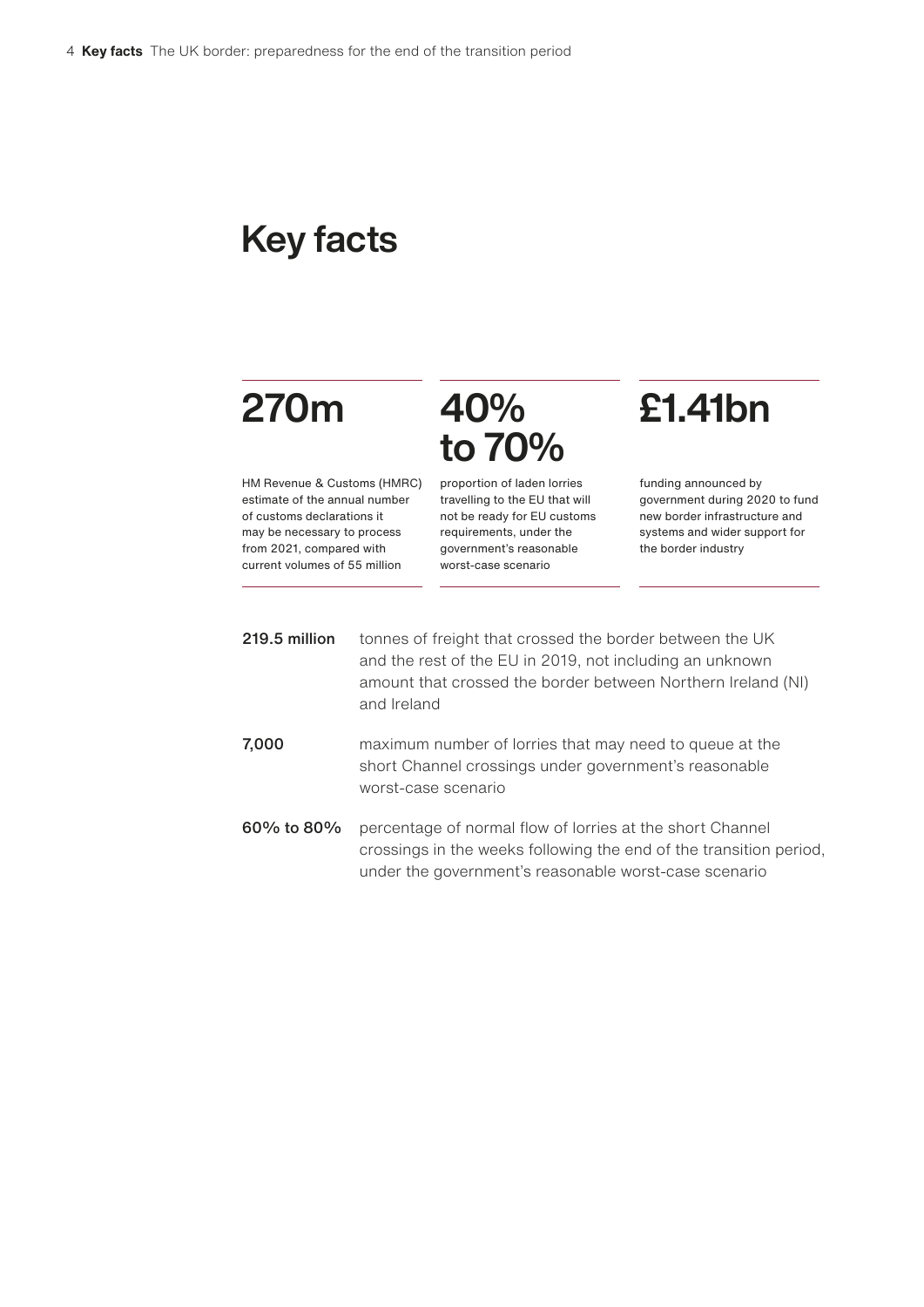## **Summary**

1 On 17 October 2019 the UK and the EU concluded the Withdrawal Agreement, establishing the terms of the UK leaving the EU. This was put into UK law by the Withdrawal Agreement Act in the UK Parliament on 21 January 2020. On 31 January 2020 the UK left the EU, no longer participating in the EU's decision-making, and entered a transition period. During this period, existing rules on trade, travel and business between the UK and the EU continue to apply.

2 The transition period is due to end on 31 December 2020, at which point the UK will cease to be part of the EU single market and customs union. From 1 January 2021 there will be changes in how the UK trades with the EU and in the customs, safety and regulatory checks required at the UK-EU border. The EU will also begin treating the UK as a third country and implement full controls on goods passing between the UK and the EU. The UK is in the process of negotiating its future relationship with the EU, including seeking to reach a free trade agreement (FTA). Unlike for previous deadlines, regardless of the outcome of the negotiations there will be significant change at the border from 31 December. An FTA may alter the scale and nature of some border requirements, for example by reducing or eliminating tariffs, but will not remove them. There may also be additional obligations for businesses to comply with to obtain the benefits of any FTA.

3 Many of the preparations that government departments are making for the end of the transition period build on their previous no-deal plans, which focused on putting in place a minimum operating capability for 'day one'. However, there are two elements for which departments have not previously undertaken any significant preparations – implementing the Northern Ireland Protocol from 1 January 2021 and introducing an import control regime.<sup>1</sup> The government originally intended to implement a new import control regime from 1 January 2021, but on 12 June 2020 the government announced it would not seek an extension to the transition period beyond 31 December 2020 and would adopt a three-stage phased approach to introducing import controls, with full import controls to be in place by 1 July 2021.

4 The Northern Ireland Protocol is part of the Withdrawal Agreement and sets out the basis on which trade will be conducted in and out of Northern Ireland, recognising the specific circumstances in Ireland and Northern Ireland in the context of the Belfast (Good Friday) Agreement. In order to avoid the introduction of any hard border between Ireland and Northern Ireland, while still maintaining the integrity of the EU single market, Northern Ireland will be part of the UK's customs territory but apply the EU's customs rules and follow EU single market rules.

1 The UK and the EU agreed the Northern Ireland Protocol on 17 October 2019.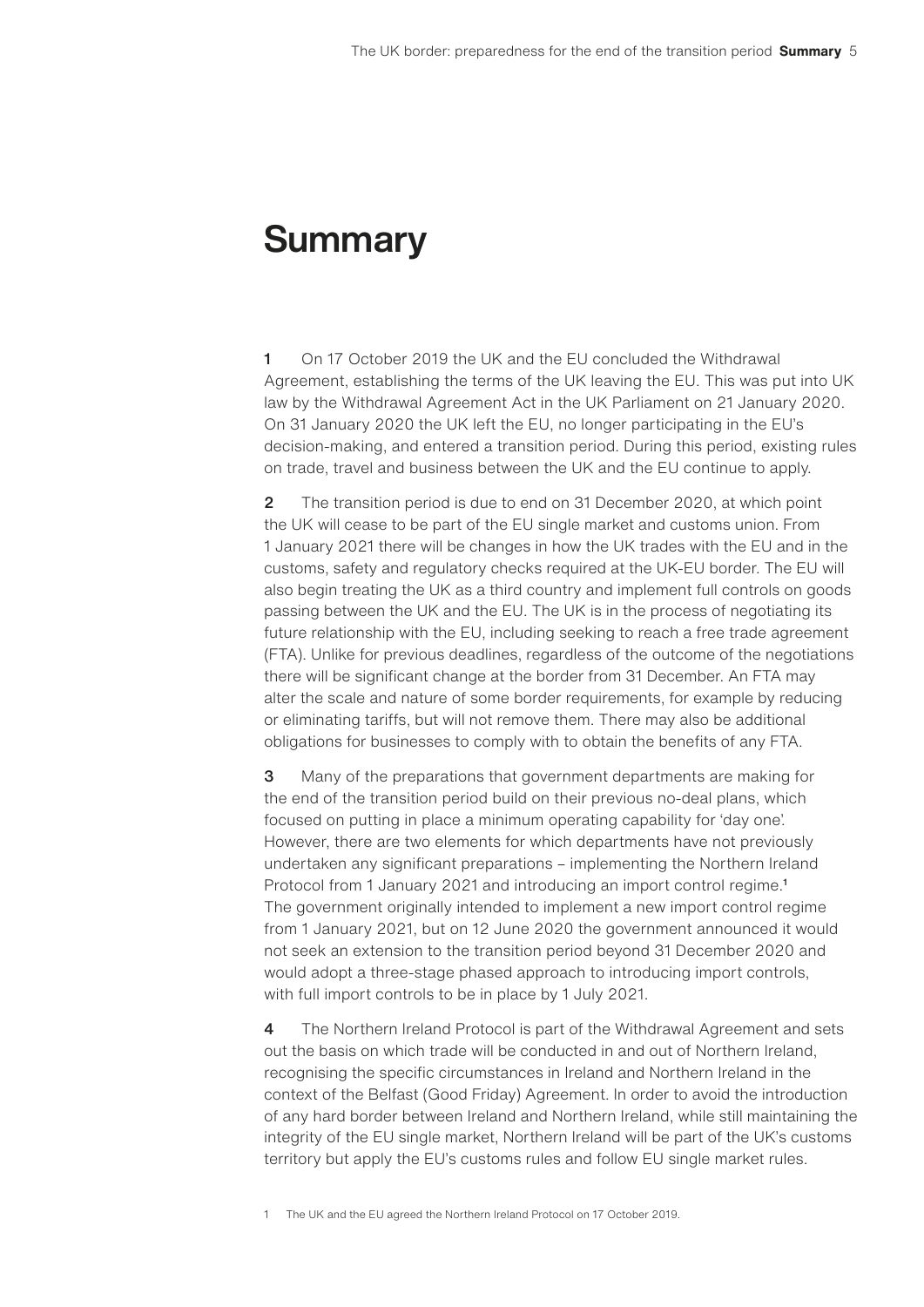5 Since the UK's decision to leave the EU in 2016, the National Audit Office has reported four times on the management of the UK border, focusing primarily on the government's preparedness for exiting the EU without a deal.<sup>2</sup> We highlighted key risks around systems development, infrastructure and resourcing, and industry and trader readiness.

6 As a result of the ongoing negotiations and wider political context there have been many political developments relating to EU Exit and the management of the border to which departments have had to respond since we last reported. The purpose of this report is to: set out how the government and departments have been preparing to manage the border after the end of the transition period; to set out their degree of preparedness to implement their plans; and to highlight the significant risks to the effective functioning of the border from 1 January 2021. It is based on information available up to 30 October 2020.

- In Part One we set out the background to preparations for the end of the transition period and government's planning assumptions.
- In Part Two we report on progress with implementing the arrangements required to manage Great Britain's (GB's) border from 1 January 2021.
- In Part Three we report on progress with implementing the Northern Ireland Protocol for 1 January 2021.
- In Part Four we report on progress with implementing the arrangements required to manage the GB border from 1 July 2021. In this part we also consider some longer-term issues relevant to the management of the border.

In this report we refer to departments and agencies with border responsibilities as 'departments'. We use 'government' to describe ministers and the centre of government who are making decisions and carrying out UK−EU negotiations.

<sup>2</sup> Comptroller and Auditor General, *The UK border: preparedness for EU Exit October 2019*, Session 2019-20, HC 98, National Audit Office, October 2019. Available at: [www.nao.org.uk/wp-content/uploads/2019/10/](http://www.nao.org.uk/wp-content/uploads/2019/10/The-UK-border-preparedness-for-EU-exit-October-2019.pdf) [The-UK-border-preparedness-for-EU-exit-October-2019.pdf;](http://www.nao.org.uk/wp-content/uploads/2019/10/The-UK-border-preparedness-for-EU-exit-October-2019.pdf) Comptroller and Auditor General, *The UK border: preparedness for EU exit update*, National Audit Office, February 2019. Available at: [www.nao.org.uk/](https://www.nao.org.uk/wp-content/uploads/2019/02/The-UK-border-preparedness-for-EU-exit-update.pdf) [wp-content/uploads/2019/02/The-UK-border-preparedness-for-EU-exit-update.pdf](https://www.nao.org.uk/wp-content/uploads/2019/02/The-UK-border-preparedness-for-EU-exit-update.pdf); Comptroller and Auditor General, *The UK border: preparedness for EU Exit*, Session 2017–2019, HC 1619, National Audit Office, October 2018. Available at: [www.nao.org.uk/wp-content/uploads/2018/10/The-UK-border-preparedness](https://www.nao.org.uk/wp-content/uploads/2018/10/The-UK-border-preparedness-for-EU-exit.pdf)[for-EU-exit.pdf](https://www.nao.org.uk/wp-content/uploads/2018/10/The-UK-border-preparedness-for-EU-exit.pdf); Comptroller and Auditor General, *The UK border,* Session 2017–2019, HC 513, October 2017. Available at: [www.nao.org.uk/wp-content/uploads/2017/10/The-UK-border.pdf](https://www.nao.org.uk/wp-content/uploads/2017/10/The-UK-border.pdf)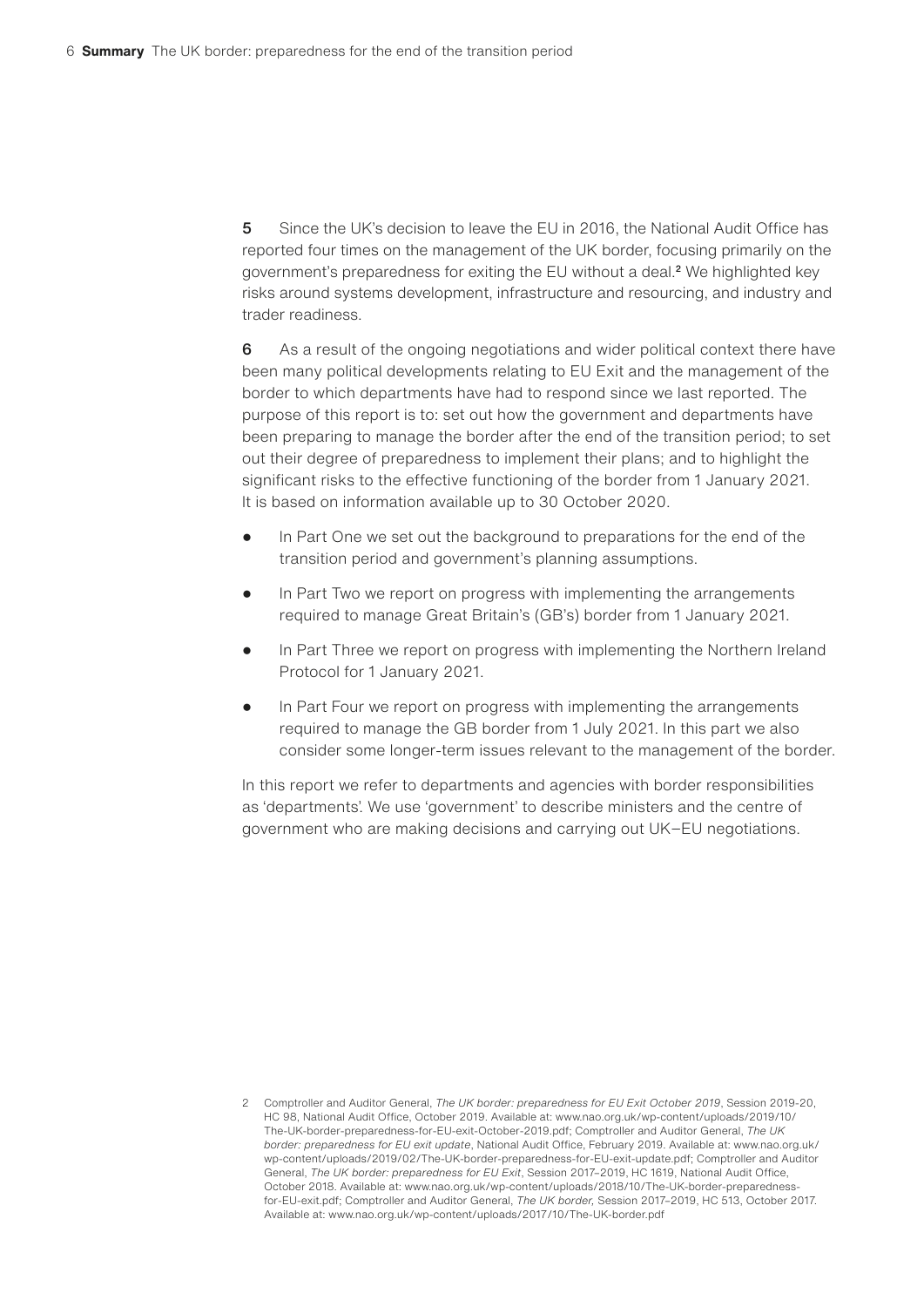7 We have examined the work of all UK government departments with significant responsibilities at the border. This includes HM Revenue & Customs (HMRC), the Department for Environment, Food & Rural Affairs, the Home Office, the Department for Transport, and the Border and Protocol Delivery Group (BPDG) and Transition Task Force (TTF), which are both situated within the Cabinet Office. BPDG is responsible for coordinating government's preparations in relation to the border and TTF has oversight of overall EU Exit preparations, following the closure of the Department for Exiting the European Union in January 2020. We have also engaged with departments within the Northern Ireland civil service which have the most significant roles in relation to the Northern Ireland Protocol.

8 This report sets out the progress of government and departments in implementing the changes required to manage the border after the end of the transition period and highlights the most significant risks. Our examination focuses primarily on the movement of goods through ports, including roll-on, roll-off (RORO) ports, where the most change is required.<sup>3,4</sup> The government is spending significant sums of money preparing the border for the end of the transition period. In 2020 alone, the government announced £1.41 billion to fund new infrastructure and systems, and wider support and investment.<sup>5</sup> In this report we do not present a comprehensive view of costs, nor do we reach a final conclusion on the value for money of government's preparations at the border for the end of the transition period.<sup>6</sup> As well as preparations at the border, the government has a significant programme of work to complete by the end of the transition period on the future UK−EU relationship, including on continuity of UK−EU transport, reciprocal healthcare arrangements and fishing rights. The UK government is also seeking to negotiate trade deals with other areas of the world. We do not cover progress on this wider programme of work in this report.

- 3 Roll-on, roll-off (RORO) refers to the way that freight is loaded and unloaded that is, it is usually driven on or off the ferry or train.
- 4 Eurotunnel has told us that it is a land-based transport system and is not, technically, a port. However, it shares many of the same characteristics as a the same characteristics as a RORO port.
- 5 The total £1.41 billion for the border announced in 2020 comprises: [a £50 million funding package to accelerate](https://www.gov.uk/government/news/new-measures-to-support-customs-intermediaries)  [the growth of the UK's customs intermediary sector](https://www.gov.uk/government/news/new-measures-to-support-customs-intermediaries) announced on 12 June 2020; [a £705 million investment for](https://www.gov.uk/government/news/705-million-investment-for-gb-eu-border)  [GB-EU border](https://www.gov.uk/government/news/705-million-investment-for-gb-eu-border) announced on 12 July 2020 and [a £650 million investment for Northern Ireland](https://www.gov.uk/government/news/major-650-million-investment-for-northern-ireland) announced on 7 August 2020 (which includes support for peace, prosperity and reconciliation projects on the island of Ireland).
- 6 In March 2020 we published a report *The Cost of EU Exit Preparations* which found that departments spent at least £4.4 billion on EU Exit preparations between June 2016 and 31 January 2020.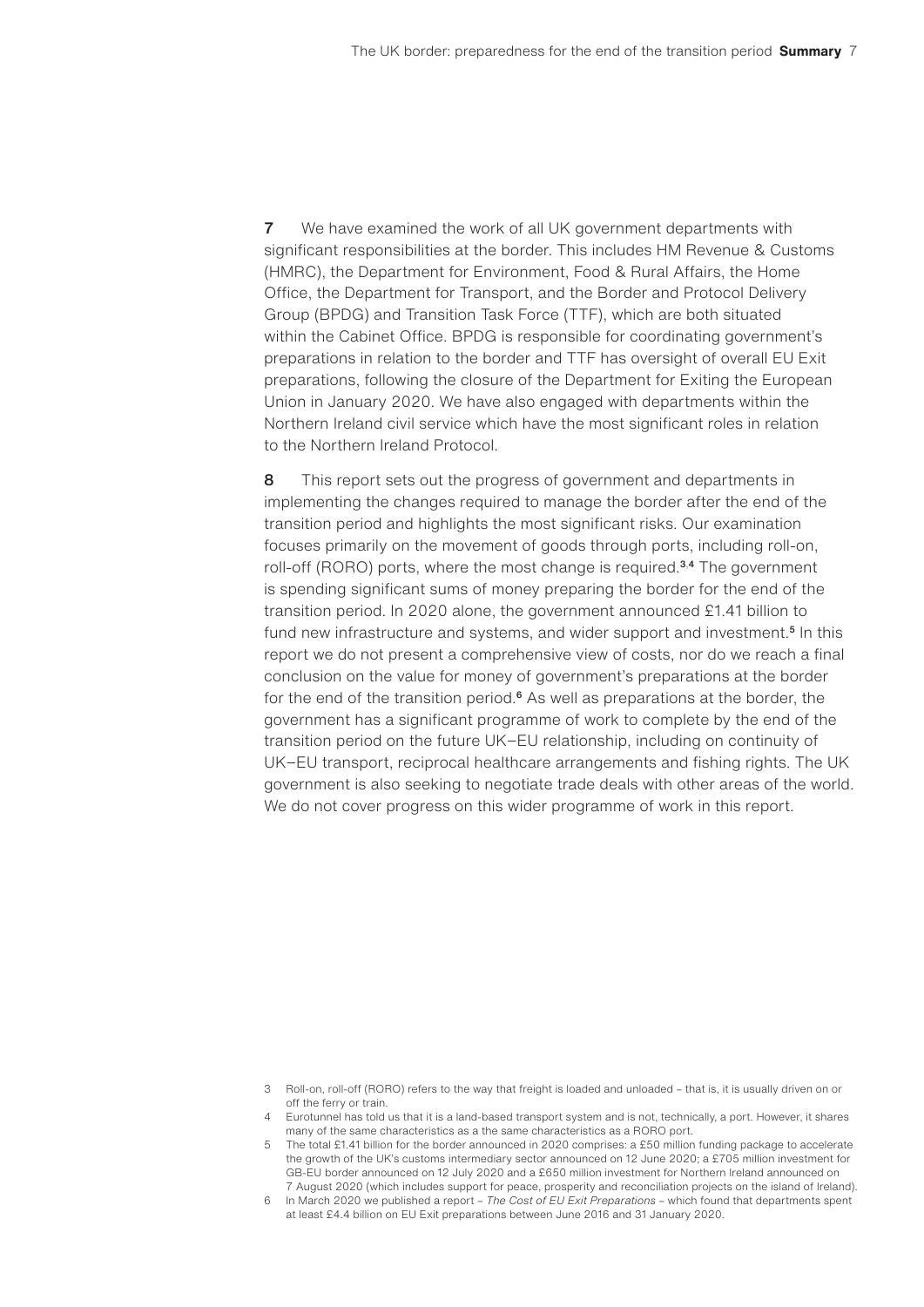9 As in our previous reports on the border, in this report we refer to BPDG's central reporting of the delivery risks relating to preparations for the end of the transition period and beyond. These ratings are included in its weekly reports to senior officials and Ministers. BPDG told us during the course of our fieldwork that it had changed its approach to reporting risk. BPDG told us that risk reporting in relation to individual departmental projects and programmes was owned by that department and reflected in BPDG reporting, having been discussed and challenged cross-departmentally where appropriate. Risk reporting in relation to cross-cutting areas, or areas where aggregated risk is reflected, such as overall systems risk or trader readiness, is undertaken by BPDG, in collaboration with departments. We have not been able to audit this change in reporting in the time available. In this report where we refer to BPDG's risk ratings, these ratings may also reflect departments' own ratings.

#### Key findings

Planning for the end of the transition period and beyond

10 In January 2020, the government instructed departments to prepare on the baseline assumption that there would be no further agreement with the EU. The ratification of the Withdrawal Agreement in October 2019 meant there were two possible scenarios in which the UK would leave the EU: on the basis of the Withdrawal Agreement and with an FTA, or on the basis of the Withdrawal Agreement alone. In January 2020, the government instructed departments to plan for no further agreement with the EU and therefore no FTA, and the UK would trade under World Trade Organization (WTO) rules.<sup>7</sup> However, departments were also told to plan to be able to implement an FTA on the basis of the UK government's negotiating objectives. In terms of border preparations there would be little difference between the two scenarios, with the UK leaving the single market and the customs union in both (paragraphs 1.3, 1.5 and Figure 3).

<sup>7</sup> To comply with WTO rules the government needs to put in place the same controls over imports from the EU as it applies to the countries in the rest of the world with whom it does not have a free trade agreement, or alternatively any differences would need to be justified by one of the exceptions to the Most Favoured Nation rule as set out in the WTO treaties.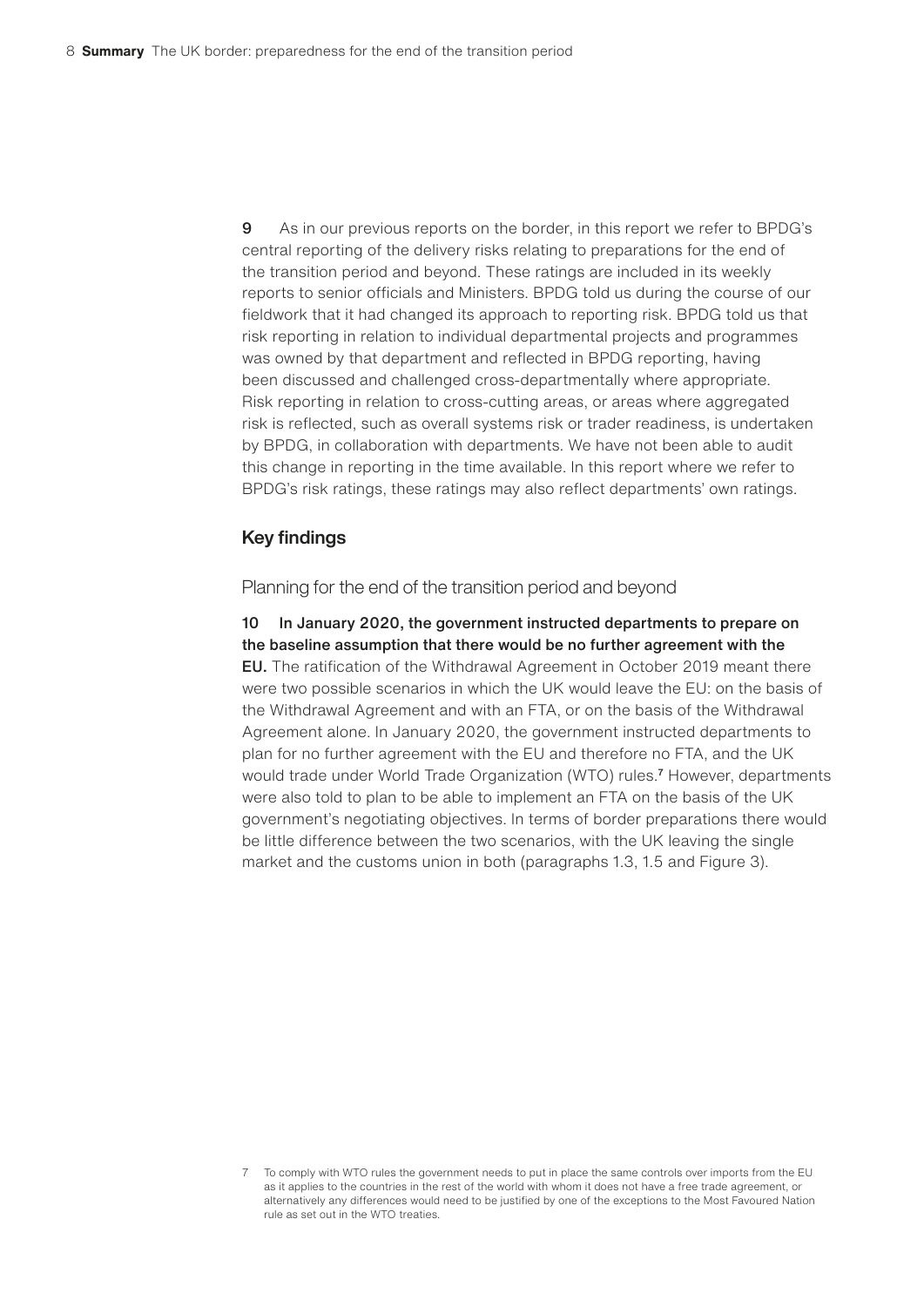11 The government's emergency response to COVID-19 delayed preparations that were already rated high-risk. In March 2020, prior to the lockdown, BPDG reported that eight of the nine key elements of government and border industry readiness it was monitoring were at significant risk of not being delivered by 1 January 2021. Areas rated at the highest level of risk were IT systems, infrastructure, data, customs agents' capacity, and trader and haulier readiness. The emergency response to COVID-19 absorbed a lot of government resources but departments were able to largely protect their core teams working on priority transition programmes. However, the emergency response led to a pause in collective ministerial decision-making at the XO Committee until June 2020. The government also paused its communications to traders and industry, recognising the impact of COVID-19 on both the government's and businesses' preparations, restarting this in July 2020 (paragraphs 1.16, 1.17 and Figure 2).

12 The government's decision to phase in import controls has given departments, traders and industry more time to prepare, but this approach also has risks. On 12 June 2020 the government announced that it did not intend to extend the transition period with the EU beyond 31 December 2020 and that it intended to phase in the introduction of import controls in three stages between January and July 2021. This means that: full import controls will not be in place until July 2021; the systems, infrastructure and resources required will not need to be fully operational until 1 July 2021; and that the majority of traders will not need to make full import declarations until this date. This was in recognition of the impact of COVID-19 on both departments' and businesses' ability to prepare for the end of the transition period. Departments adjusted their delivery plans to reflect the phased approach to the implementation of controls. Although the approach gives traders and industry more time to prepare for UK import controls, it added some complexity to communications about what preparations were needed and when. The government accepts its decision to phase in import controls increases fiscal risk in the six-month period when full import controls will not be in place. The government is taking steps to mitigate this fiscal risk, for example by requiring high-risk traders to make import declarations from 1 January 2021 (paragraphs 1.9 to 1.11 and Figure 2).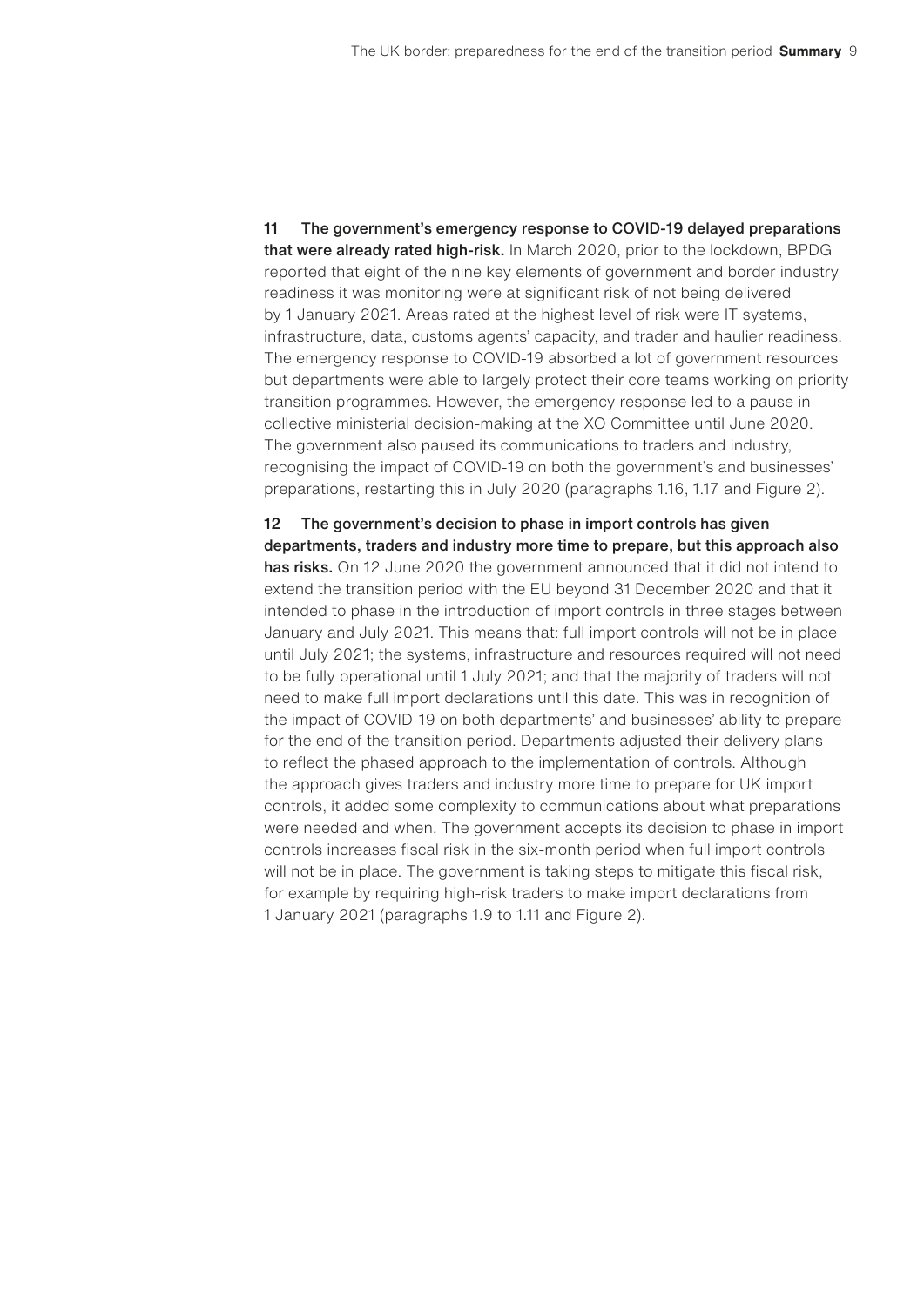#### Preparedness for 1 January 2021

#### The overall UK border operating model

13 Departments have made progress towards implementing a minimum operating capability by 1 January 2021 but transit arrangements, which enable traders to move goods using a simplified process, will be challenging to deliver in their entirety. Most of the systems, infrastructure and resources required to operate the border from 1 January are similar to those needed for government's previous no-deal requirements. These represent a minimum operating capability which the government will continue to develop over time. However, there are also some new elements where departments have sought to improve on their previous no-deal plans or have had to change previous plans in relation to implementing the Northern Ireland Protocol. Departments told us they have a reasonable degree of confidence in being able to deliver the minimum operating capability by 1 January 2021, although timetables are tight. The ability for traders to move goods under the Common Transit Convention (CTC), which allows traders to use simplified arrangements for moving goods across customs territories, is a key element of the government's plans for 1 January 2021. HMRC is unable to predict exactly how many traders will register to use transit facilities as businesses would make their own decisions as they balance the benefits of the relative ease of transporting goods with the investment required to use transit, for example in systems. HMRC currently estimates that there will be around 6.3 million movements of goods under transit arrangements in the year following the end of the transition period. Some elements of the government's plans in relation to transit will be challenging to deliver in their entirety before 1 January 2021. For example:

- Enabling the Goods Vehicle Movement Service (GVMS) to fulfil the requirements necessary to allow traders to move goods under transit requires changes from ports and carriers, as well as government, who have been given limited time to make changes. As at 21 October 2020, BPDG reported the rating of GVMS as amber in regard to transit but rated the readiness of the operator and port controls necessary to implement GVMS as red.
- As at 21 October 2020, HMRC had identified that seven inland sites would be needed to facilitate transit movements from 1 January 2021, in addition to those provided by ports.<sup>8</sup> As at 21 October 2020, BPDG reported the rating for the individual sites as either red, amber-red or amber. HMRC has assessed that it will be very challenging to put in place all new transit sites for 1 January.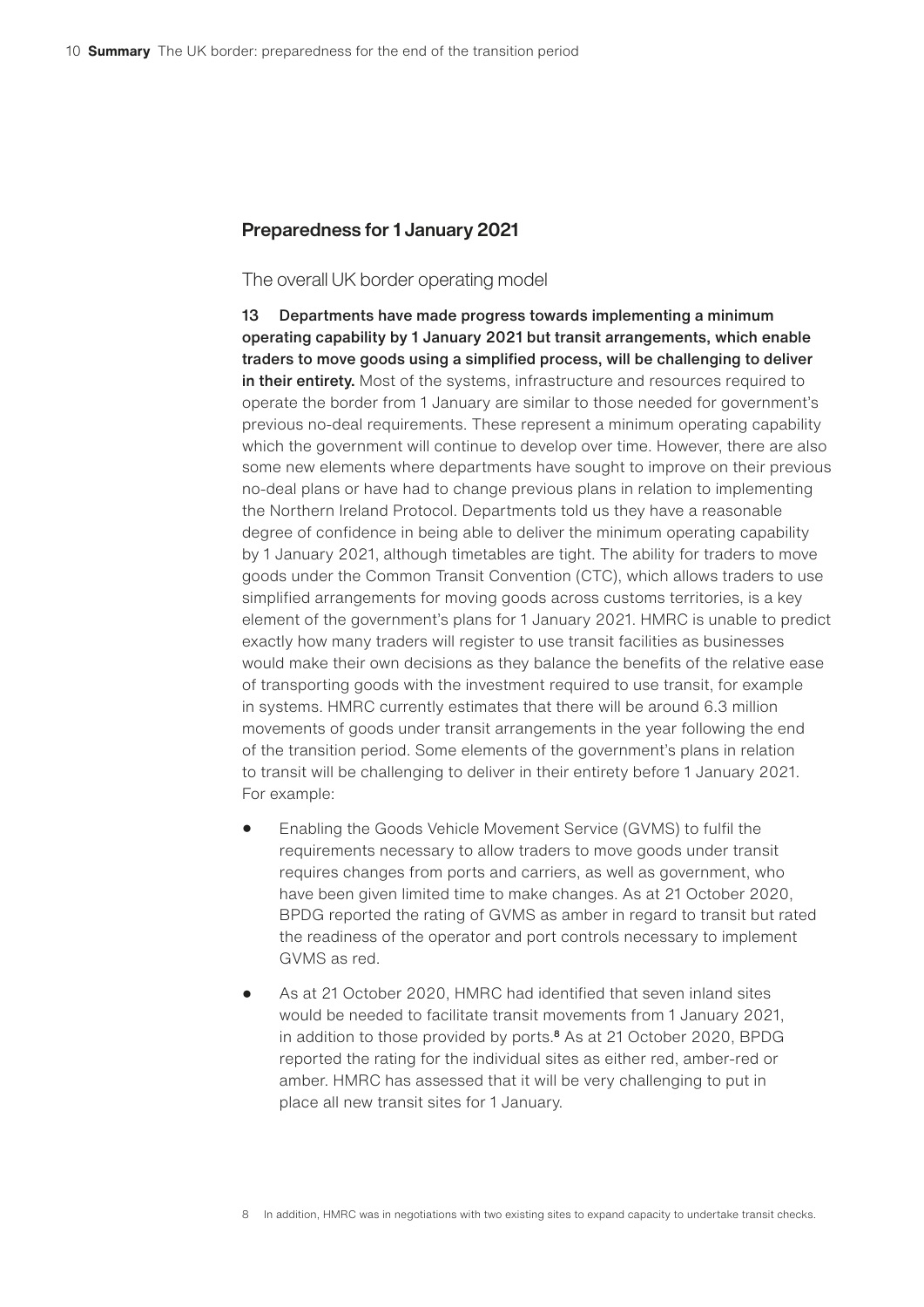BPDG's assessment is that it is confident there will be an operational transit system in place to meet the forecast demand for transit by 1 January 2021. However, it acknowledges hauliers may need to use alternative sites if all the planned arrangements are not ready. This could have an impact on the ease with which traders can import and export goods (paragraphs 1.6 to 1.7, 2.2 to 2.27 and Figure 5).

14 There is little time for ports and other third parties to integrate their systems and processes with new or changed government systems, and contingency plans may need to be invoked in some areas. Integrating the processes, IT systems, infrastructure and resources to operate together for the first time from 1 January 2021 is inherently complex and high-risk. In addition third parties, such as ports and community software providers, who need to develop new software which integrates with new or changed government systems, have been given very little time in which to prepare and are unlikely to be able to do so in time for 1 January 2021. In part as a result of the delays caused by COVID-19, there is limited time to: test individual elements and resolve any emerging issues; ensure elements operate together; familiarise users with them in advance; and little or no contingency time in the event of any delays. BPDG is working with departments to develop contingency plans and to agree dates by which these would need to be invoked. Contingency plans may not provide the full functionality of the original plans or may require manual processes and increased resources to operate and may bring increased risks (paragraphs 1.16, 2.19, 2.20 and 2.33 to 2.35).

15 There is likely to be significant disruption at the border from 1 January 2021 as many traders and third parties will not be ready for new EU controls. As a result of the government's decision to leave the EU customs union and the single market it is inevitable that there will be additional administration and checks required to manage the border. However, this friction will be exacerbated if traders and others are not prepared for the likelihood that the EU will apply full customs and regulatory controls from 1 January 2021. On 21 October 2020, BPDG assessed trader and passenger readiness as red. The government's latest reasonable worst-case planning assumptions, as of September 2020, are that 40% to 70% of laden lorries may not be ready for border controls. The government is providing targeted support to help the estimated 10,000 high-value GB traders who currently only trade with the EU and to raise awareness of the preparations needed (paragraphs 2.36 to 2.41, 2.46 and Figure 10).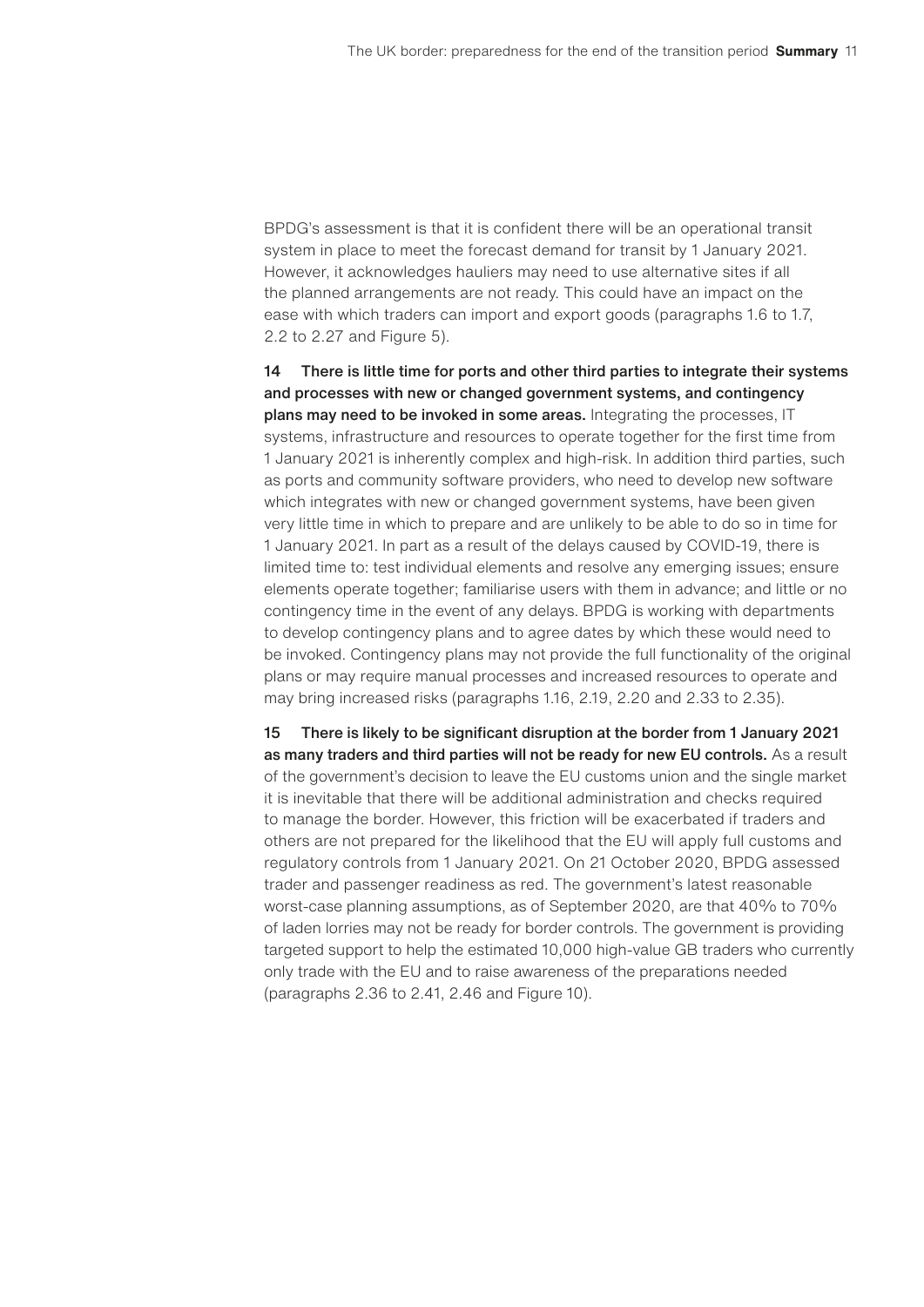16 The government has not yet facilitated the required expansion of the customs intermediary market, which is vital for increasing trader readiness. The government has recommended that traders use the services of a customs intermediary to help them prepare. However, the government's plans are dependent on the customs intermediary sector viewing the changes to border arrangements as a commercial opportunity, and increasing in size to meet demand at a sufficiently fast rate to be able to take on new business from the end of the transition period. In October 2018 we reported that the customs intermediary market might not be able to meet demand. Since 2018 the government has made available £84 million in support to the sector to cover training, recruitment and the development of IT systems, including £50 million which it announced in June 2020. From its engagement with the sector, the government considers that the majority of intermediaries are preparing to make additional declarations compared to current volumes at the end of the transition period, and most of those that are scaling up have taken some action to prepare to do this. However, it is also aware that there remain barriers to expansion such as a lack of information on future border processes and a lack of awareness of government support. To address this, the government has undertaken a range of actions to raise awareness of border requirements and the support available. On 8 October 2020, the government announced a change to the grant scheme in response to concerns that EU State Aid rules were preventing expansion of the market. As of 16 October 2020, £55 million of that £84 million had been claimed, of which £25 million had been paid out. As at 21 October 2020 BPDG continued to report customs intermediaries' capacity as a red-rated risk for both January and July 2021 (paragraphs 2.47 to 2.50).

17 The government's plan for reducing the risk of disruption at the approach to the short Channel crossings is still developing, with various operational issues to be resolved. The government is planning on the basis that, in a reasonable worst-case scenario, up to 7,000 lorries may need to queue at the approach to the short Channel crossings. It is developing new arrangements to try to minimise the length of queues. These depend on new technology and will require the engagement of traders and hauliers. The government plans to launch a new online service (called 'Check an HGV') for hauliers to check and self-certify that they have the correct documentation for EU import controls before travelling, and to subsequently obtain a permit to drive on prescribed roads in Kent. Those without a permit will face a fine of £300. This plan requires hauliers to have a much more detailed knowledge of the load they are carrying than has been the case previously. There is more to do to ensure 'Check an HGV' is integrated with wider traffic management and enforcement plans including determining the level of enforcement possible without disrupting the flow of traffic, where the enforcement and compliance checking will take place and the resources needed (paragraphs 2.42 to 2.44 and 2.52 to 2.58).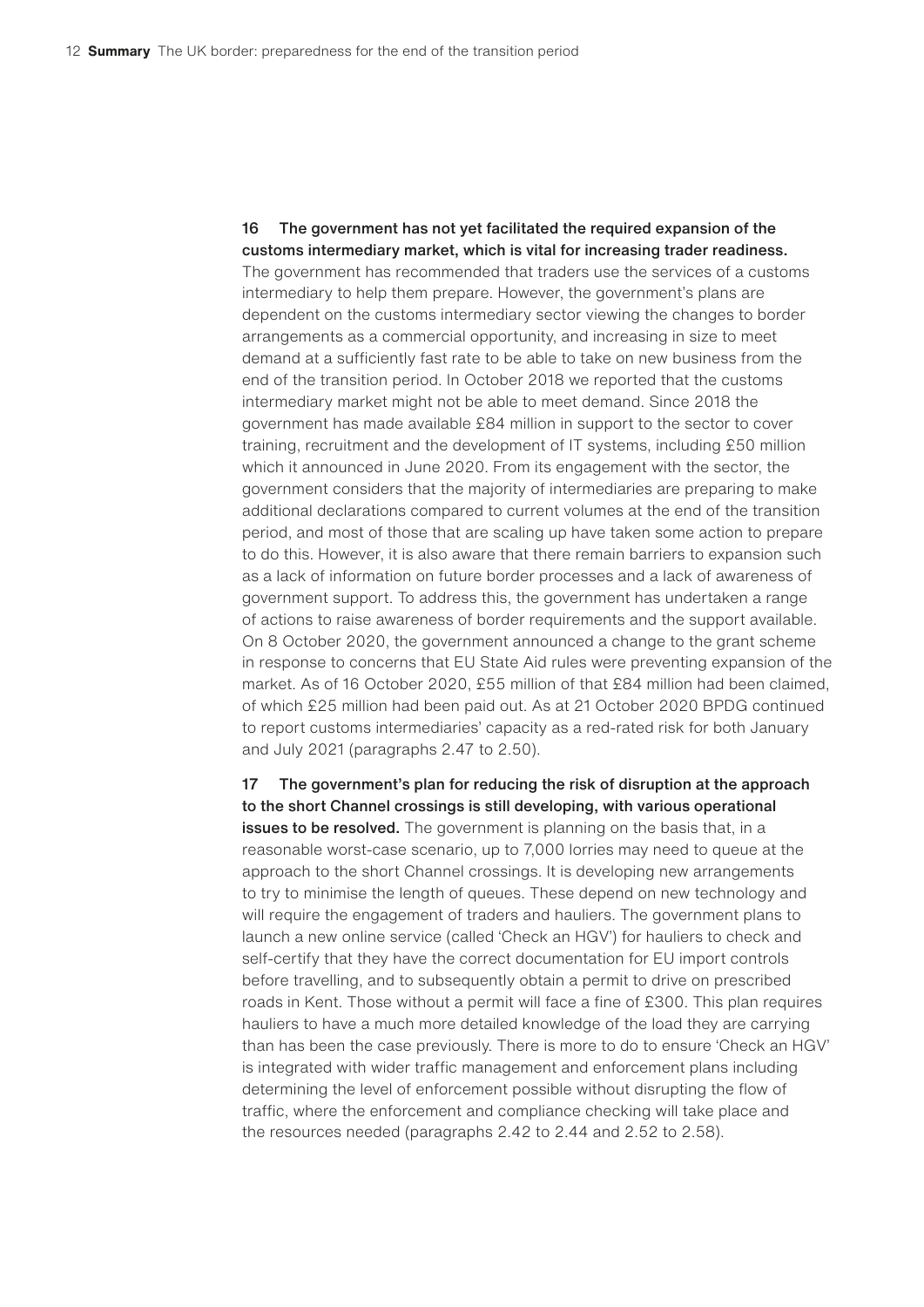18 Civil contingency plans to minimise disruption to the supply of critical goods and medicines are more difficult to enact given COVID-19. The government is putting contingency plans in place on the basis of its reasonable worst-case scenario assumptions relating to disruption at the border after the end of the transition period. As was the case for no-deal, government is preparing to activate its civil contingency arrangements, which focus on mitigating the short-term, severe impacts of any disruption. This includes securing additional freight capacity outside of the short Channel crossings and working with pharmaceutical and medical equipment companies to try to ensure the continuity of the supply of medicines in the event of disruption to supply chains. However, the context in which these plans are being prepared has changed. The emergency response to COVID-19 has placed strain on local authorities, industry and supply chains' ability to plan and put in place contingency arrangements. Disruption at the border may be harder to manage if it also happens alongside further COVID-19 outbreaks and a background of economic uncertainty (paragraphs 2.54 and 2.59 to 2.62).

The Northern Ireland Protocol

19 Departments face a significant challenge in implementing the Northern Ireland Protocol by 1 January 2021. Implementing the Protocol is very high-risk due to: the scale of the changes required; the limited time available; the dependence on ongoing negotiations; and the complexity of the arrangements. Delivery risk is also heightened by the need to integrate and manage changes across multiple projects and stakeholders (paragraphs 3.2 to 3.9).

• HMRC is responsible for delivering most of the programmes required to operate the Protocol, including the Customs Declaration Service (CDS) and GVMS. Given the scale and complexity of the challenge, and the relatively short period of time which has elapsed since the Protocol was agreed, HMRC has made progress and now assesses that it can deliver most of the elements required, including the functionality for a dual tariff regime. However, it acknowledges that bringing all the elements together is still very high-risk, and there is little time for software providers to make the necessary changes or to resolve any issues which may emerge during testing. It is in the process of identifying alternatives if it cannot put its plans in place by 1 January 2021.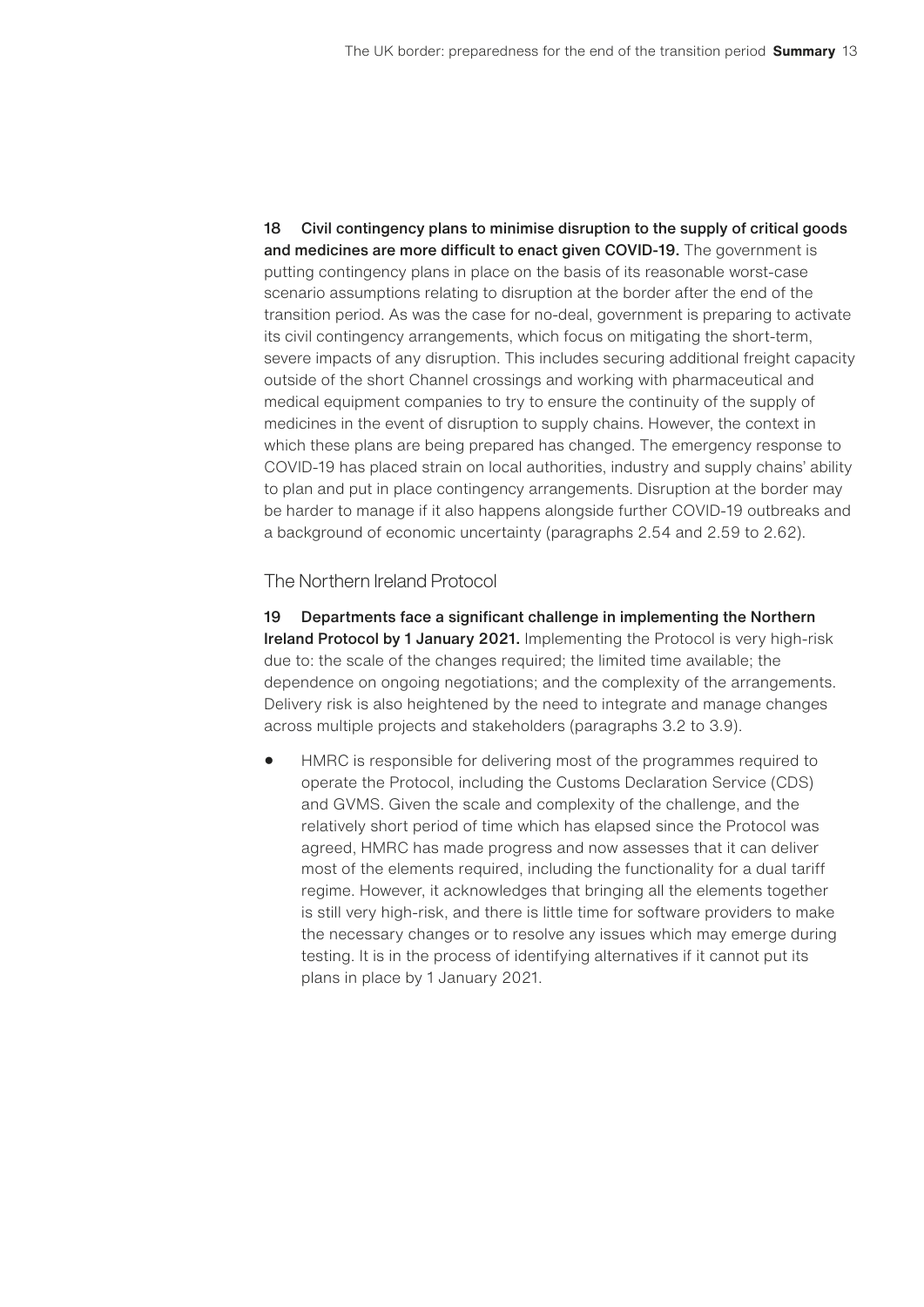- Northern Ireland's Department of Agriculture, Environment and Rural Affairs (DAERA) is responsible for putting in place the systems, infrastructure and resources to undertake sanitary and phytosanitary (SPS) checks.<sup>9</sup> Its ability to take forward this work has been severely hampered by the ongoing negotiations and, in the case of infrastructure, the lack of clarity about the level of checking that will be required. Given the ongoing uncertainty and tight timeframe, DAERA considers that it will now not be possible to complete the necessary work on its systems and infrastructure in time for 1 January 2021 and is exploring contingency options.
- Some of the arrangements are dependent on the outcome of negotiations and whether an FTA is agreed, and the ongoing uncertainty has affected departments' and traders' ability to prepare. Developments related to the UK government's Internal Market Bill have further increased this uncertainty.

#### 20 The government has left itself little time to mobilise its new Trader Support Service (TSS) and there is still a high risk that traders will not be ready. Due to Northern Ireland's unique position of being in the UK customs union but operating the Union Customs Code, the application of the Protocol will involve some changes for goods movements into Northern Ireland to ensure consistent regulatory standards across the island of Ireland.<sup>10</sup> The Protocol ensures there are no processes for goods movements on the island of Ireland (avoiding a hard border) and for goods movements from Northern Ireland to the EU. But in order to protect the single market from this open border there will be some additional processes for goods moving from GB to Northern Ireland. In August 2020, the government published guidance on moving goods into and from Northern Ireland. It also announced that it is investing £200 million to establish a free Trader Support Service (TSS) and £155 million to develop new technology to ensure the new processes with which traders must comply are fully digital and streamlined. As at 16 October 2020, HMRC had let a contract to a consortium led by Fujitsu to deliver TSS but it had not finalised all of the contract's details, including cost and duration. It will be challenging to establish TSS within the timeframe, including: activity to identify Northern Ireland traders and sign them up to use the service; recruit and train the staff required; develop software to enable traders to connect to HMRC's systems; and deliver educational activities to traders. There is also ongoing uncertainty about the requirements for the movement of goods under the Protocol (paragraphs 3.2 and 3.14 to 3.18).

<sup>9</sup> SPS checks are checks on compliance with the basic WTO rules for animal and plant health standards and food safety.

<sup>10</sup> The Union Customs Code (UCC) defines the legal framework for customs rules and procedures in the EU customs territory, adapted to modern trade models and communication tools.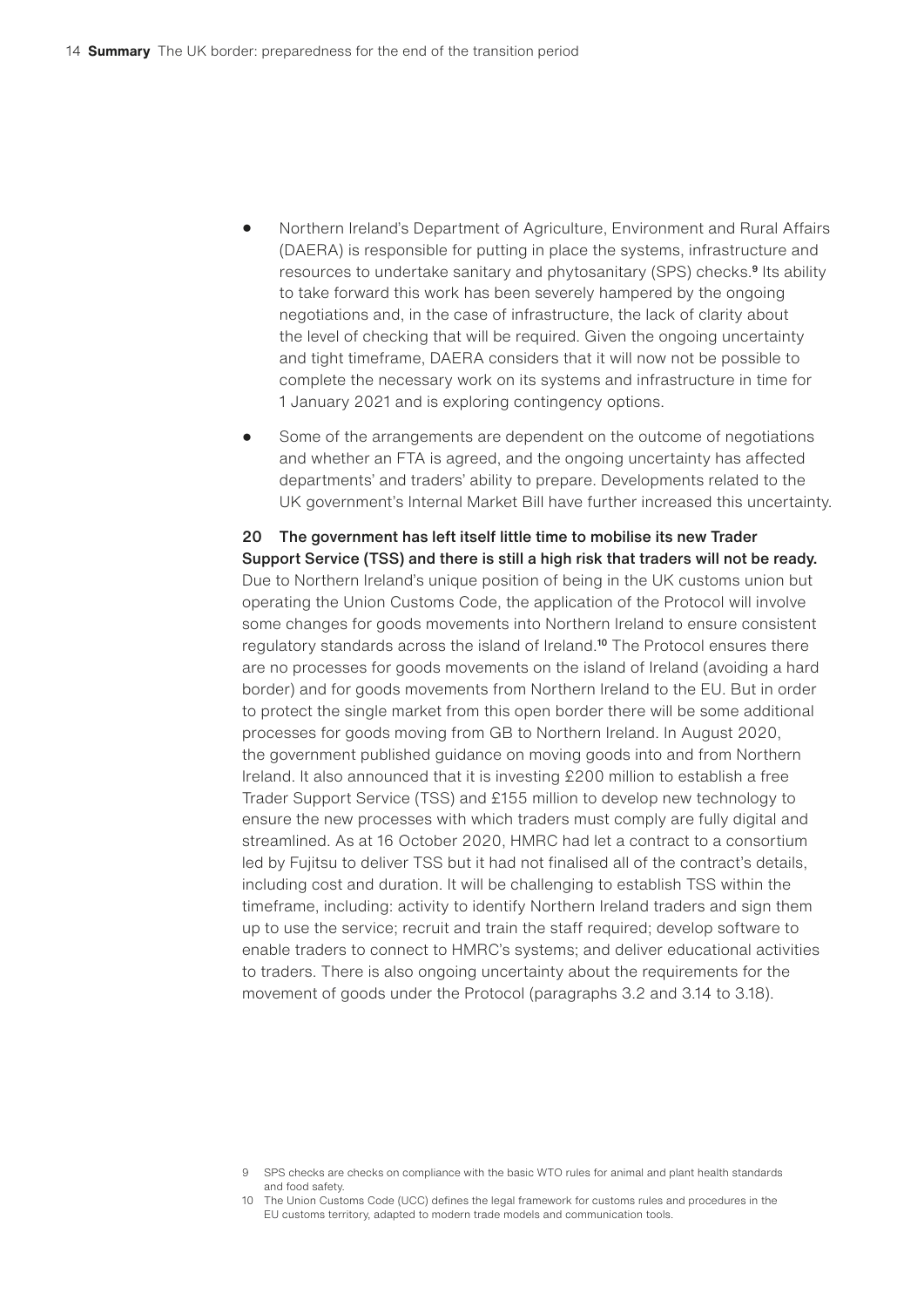#### Preparedness for July 2021 and beyond

21 The government is planning to implement full import controls by July 2021 but there is uncertainty over where the infrastructure and resources will be located, and if they will be ready in time. Additional system functionality, resources and infrastructure are needed to support full import controls from 1 July 2021, on top of what is planned for 1 January 2021. The government launched a £200 million fund for which ports can bid for grants to build some of the infrastructure required. It has also set a budget of £270 million to set up government-run sites, where ports do not plan to expand. There will remain some uncertainty as to the infrastructure government will need to provide until ports have made their bids to the fund, and funding has been awarded. As of 21 October 2020, BPDG assessed that there was a high risk that not all the infrastructure would be ready by 1 July 2021, rating the risk amber-red. Additional resources will also be required at ports and inland sites for the new compliance regime but there is some uncertainty as to the numbers required and location. As of 21 October 2020, BPDG also rated amber-red the risk that resources will not be ready in time. If infrastructure and resources are not ready this could extend the amount of time that the UK is at risk of not being compliant with WTO rules, unless covered by one of the exceptions, and could increase the likelihood of criminal behaviour such as smuggling and that the government fails to collect all the taxes due on transactions at the border (paragraphs 4.2 to 4.13).

22 HMRC must make significant further changes to its customs systems to enable it to handle the projected increase in customs declarations. Some of the systems which departments are putting in place will need further development over time. In particular, HMRC will need to undertake significant work to expand CDS to enable it to cope with the projected number of declarations. In May 2020, HMRC completed its original programme to develop CDS with a capacity of 60 million declarations annually. However, HMRC's requirements following the signing of the Withdrawal Agreement in October 2019 are for a customs platform that can support the implementation of the Northern Ireland Protocol and handle 270 million customs declarations a year from 2021, rising further beyond this date. In April 2020, HMRC commissioned an independent review of the work needed to expand CDS, which concluded that substantial re-engineering would be required. HMRC has known since it began its no-deal preparations in 2017 that CDS might need to handle a very significant increase in customs declarations. HMRC now plans to run its Customs Handling of Import and Export Freight (CHIEF) system alongside CDS until CDS is scaled to the required level. It has signed a contract with Fujitsu to support CHIEF for up to five years at a cost of £85 million in total (paragraphs 2.5 to 2.7 and Figure 5).